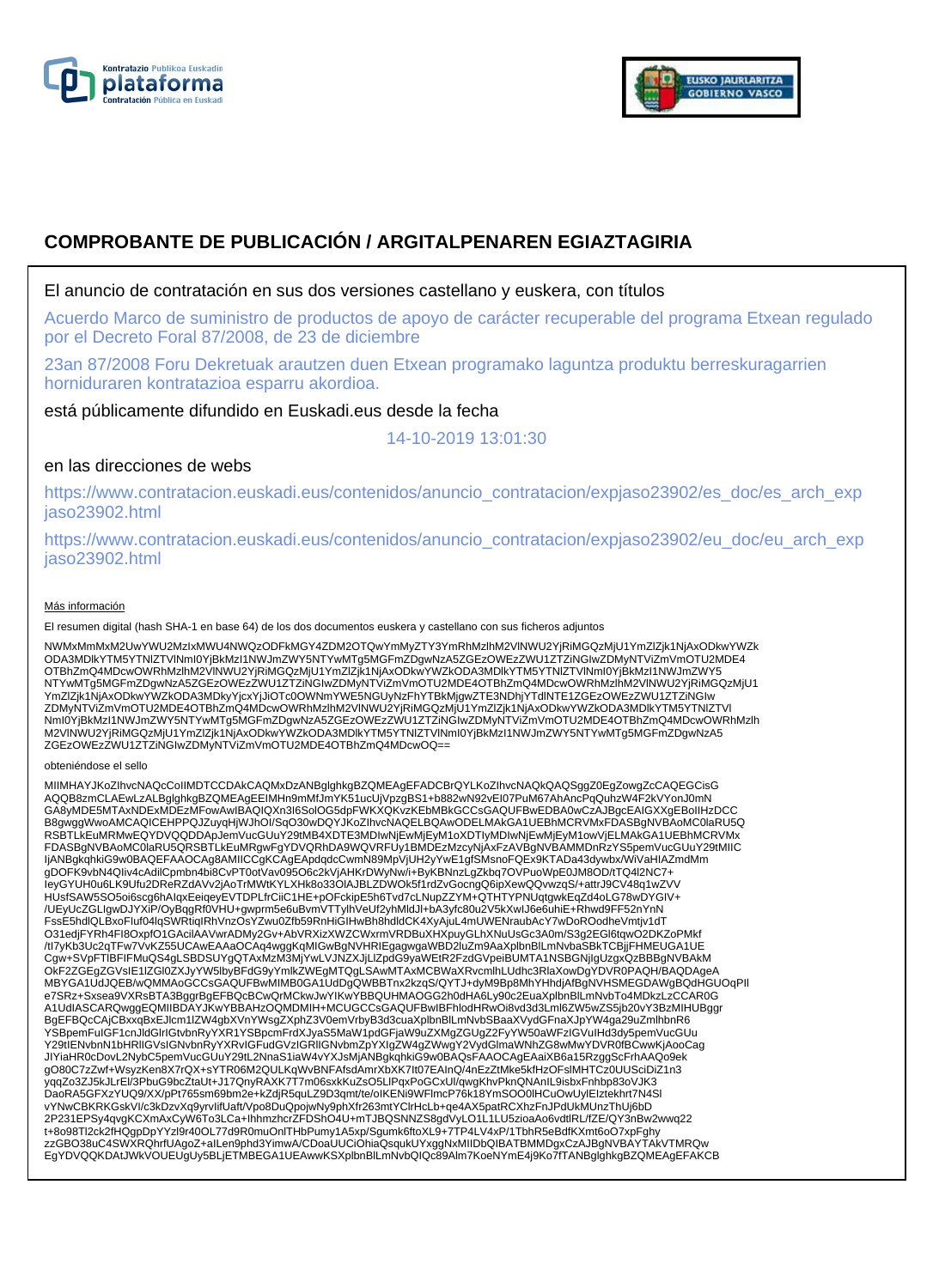



9zAaBgkqhkiG9w0BCQMxDQYLKoZlhvcNAQkQAQQwHAYJKoZlhvcNAQkFMQ8XDTE5MTAxNDExMDEzMFowLwYJKoZlhvcNAQkEMSIE IKuatrZe0YCRX+YlcKyq5aa+qqkfGL6W8kqk9OCzJ0ywMIGJBqsqhkiG9w0BCRACLzF6MHqwdjB0BCDNdwo7pQBbrD9u8p5/pMe+ 0e9BvlISU1baDdGPBFySGTBQMDykOjA4MQswCQYDVQQGEwJFUzEUMBIGA1UECgwLSVpFTIBFIFMuQS4xEzARBgNVBAMMCkl6ZW5w ZS5jb20CEHPPQJZuyqHjWJhOl/SqO30wDQYJKoZlhvcNAQEBBQAEgglAlwbOCG6vp3xPrMbBBRxUmB/m1uOAdG/sgbsNT+JX0Q6c 5iR9Ux0YtlLbQDeUtKE49W+Pq7T9MlaHMVE4hSEuJGsbBb+8lfapWx9TYq/4Gd/HR6wWEcCABsDQjQpbtq8scV8GWIHNqF49wf6/ tAQwlxjVq5FvUxH9fe7eVdtdq14fCl/zDrN2UX250fIZd3Vsg25u3T4O1KE35k0A/RWrncljIoTM9713LXJfX9P36QKPUx2azKwE CUiftuk6A/UiMx1NQcvylNkG7/Bmu3CA8Xj8ObT4KQFlyN+b3U3N2mEF2TlYe8U+3OGoHRWUyTYgjmm0lRjaxsvJq+72SXOuzyaD Pk2KmVy+ituqRpRCxmyllMywzazZeh/vA2M9n5dLcOQS/PO81i6PyiNHjkhVybxGDvQ1I0UnF00OirlTJ7h00gXm5hmK50fTuwUU 1 K21ii y Filial (ACCO) A MACZAR A MACZAR W CZAR W PODRODNOSTANE W WORDY W PODRODNOSTAL W PRODUSZKOU SZKOU SZKOU MACZAR NA MACZAR Z MACZAR NA MACZAR NA MACZAR NA MACZAR NA MACZAR NA MACZAR NA MACZAR NA MACZAR NA MACZAR NA sJvpO8pTgwfQXjB5WCh7HkM3TbkeXXgFytyoYGY=

### Kontratuaren iragarkia, gaztelaniaz eta eskaraz, izenburuekin

Acuerdo Marco de suministro de productos de apoyo de carácter recuperable del programa Etxean regulado por el Decreto Foral 87/2008, de 23 de diciembre

23an 87/2008 Foru Dekretuak arautzen duen Etxean programako laguntza produktu berreskuragarrien horniduraren kontratazioa esparru akordioa.

### Euskadi.eus webgunean argitaratzen da data honetatik

2019-10-14 13:01:30

#### web hauen helbideetan

https://www.contratacion.euskadi.eus/contenidos/anuncio\_contratacion/expjaso23902/es\_doc/es\_arch\_exp jaso23902.html

https://www.contratacion.euskadi.eus/contenidos/anuncio contratacion/expjaso23902/eu doc/eu arch exp jaso23902.html

#### Informazio gehiago

Bi dokumentuen (euskara eta gaztelania) laburpen digitala (hash SHA-1, 64 oinarriarekin), erantsitako fitxategiekin

NWMxMmMxM2UwYWU2MzIxMWU4NWQzODFkMGY4ZDM2OTQwYmMyZTY3YmRhMzIhM2VINWU2YjRiMGQzMjU1YmZlZjk1NjAxODkwYWZk ODA3MDlkYTM5YTNIZTVINml0YjBkMzI1NWJmZWY5NTYwMTq5MGFmZDqwNzA5ZGEzOWEzZWU1ZTZiNGIwZDMyNTViZmVmOTU2MDE4 OTBhZmQ4MDcwOWRhMzIhM2VINWU2YjRiMGQzMjU1YmZlZjk1NjAxODkwYWZkODA3MDlkYTM5YTNlZTVINml0YjBkMzl1NWJmZWY5 NTYwMTg5MGFmZDgwNzA5ZGEzOWEzZWU1ZTZINGIwZDMyNTViZmVmOTU2MDE4OTBhZmQ4MDcwOWRhMzInM2VINWU2YjRiMGQzMjU1 YmZlZjk1NjAxODkwYWZkODA3MDkyYjcxYjJiOTc0OWNmYWE5NGUyNzFhYTBkMjgwZTE3NDhjYTdlNTE1ZGEzOWEzZWU1ZTZiNGIw ZDMyNTViZmVmOTU2MDE4OTBhZmQ4MDcwOWRhMzIhM2VINWU2YjRiMGQzMjU1YmZIZjk1NjAxODkwYWZkODA3MDlkYTM5YTNIZTVI Nml0YjBkMzI1NWJmZWY5NTYwMTg5MGFmZDgwNzA5ZGEzOWEzZWU1ZTZiNGlwZDMyNTViZmVmOTU2MDE4OTBhZmQ4MDcwOWRhMzlh<br>M2VINWU2YjRiMGQzMjU1YmZlZjk1NjAxODkwYWZkODA3MDlkYTM5YTNlZTVlNml0YjBkMzI1NWJmZWY5NTYwMTg5MGFmZDgwNzA5 ZGEzOWEzZWU1ZTZiNGIwZDMyNTViZmVmOTU2MDE4OTBhZmQ4MDcwOQ==

denboran digitalki zigilatu zuena

#### zigilua lortzen

MIIMHAYJKoZIhvcNAQcCoIIMDTCCDAkCAQMxDzANBglghkgBZQMEAgEFADCBrQYLKoZIhvcNAQkQAQSggZ0EgZowgZcCAQEGCisG AQQB8zmCLAEwLzALBglghkgBZQMEAgEEIMHn9mMfJmYK51ucUjVpzgBS1+b882wN92vEl07PuM67AhAncPqQuhzW4F2kVYonJ0mN GA8yMDE5MTAxNDExMDEzMFowAwIBAQIQXn3I6SoIOG5dpFWKXQKvzKEbMBkGCCsGAQUFBwEDBA0wCzAJBgcEAIGXXgEBoIIHzDCC B8gwggWwoAMCAQICEHPPQJZuyqHjWJhOI/SqO30wDQYJKoZIhvcNAQELBQAwODELMAkGA1UEBhMCRVMxFDASBgNVBAoMC0laRU5Q RSBTLKEuMRMwEQYDVQQDDApJemVucGUuY29tMB4XDTE3MDlwNjEwMjEyM1oXDTIyMDlwNjEwMjEyM1owVjELMAkGA1UEBhMCRVMx<br>FDASBgNVBAoMC0laRU5QRSBTLkEuMRgwFgYDVQRhDA9WQVRFUy1BMDEzMzcyNjAxFzAVBgNVBAMMDnRzYS5pemVucGUuY29tMIIC ljANBgkqhkiG9w0BAQEFAAOCAg8AMIICCgKCAgEApdqdcCwmN89MpVjUH2yYwE1gfSMsnoFQEx9KTADa43dywbx/WiVaHIAZmdMm<br>gDOFK9vbN4Qliv4cAdilCpmbn4bi8CvPT0otVav095O6c2kVjAHKrDWyNw/i+ByKBNnzLgZkbq7OVPuoWpE0JM8OD/tTQ4l2NC7+ leyGYUH0u6LK9Ufu2DReRZdAVv2jAoTrMWtKYLXHk8o33OIAJBLZDWOk5f1rdZvGocngQ6ipXewQQvwzqS/+attrJ9CV48q1wZVV HUsfSAW5SO5oi6scg6hAlqxEeiqeyEVTDPLfrCiiC1HE+pOFckipE5h6Tvd7cLNupZZYM+QTHTYPNUqtgwkEqZd4oLG78wDYGIV+ /UEyUcZGLIgwDJYXiP/OyBqqRf0VHU+gwprm5e6uBvmVTTylhVeUf2yhMldJl+bA3yfc80u2V5kXwIJ6e6uhiE+Rhwd9FF52nYnN FssE5hdlQLBxoFluf04lqSWRtiqIRhVnzOsYZwu0Zfb59RnHiGIHwBh8hdldCK4XyAjuL4mUWENraubAcY7wDoROodheVmtjv1dT O31edjFYRh4Fl8OxpfO1GAcilAAVwrADMy2Gv+AbVRXizXWZCWxrmVRDBuXHXpuyGLhXNuUsGc3A0m/S3g2EGl6tqwO2DKZoPMkf /tl7yKb3Uc2qTFw7VvKZ55UCAwEAAaOCAq4wggKqMIGwBgNVHRIEgagwgaWBD2IuZm9AaXplbnBlLmNvbaSBkTCBjjFHMEUGA1UE